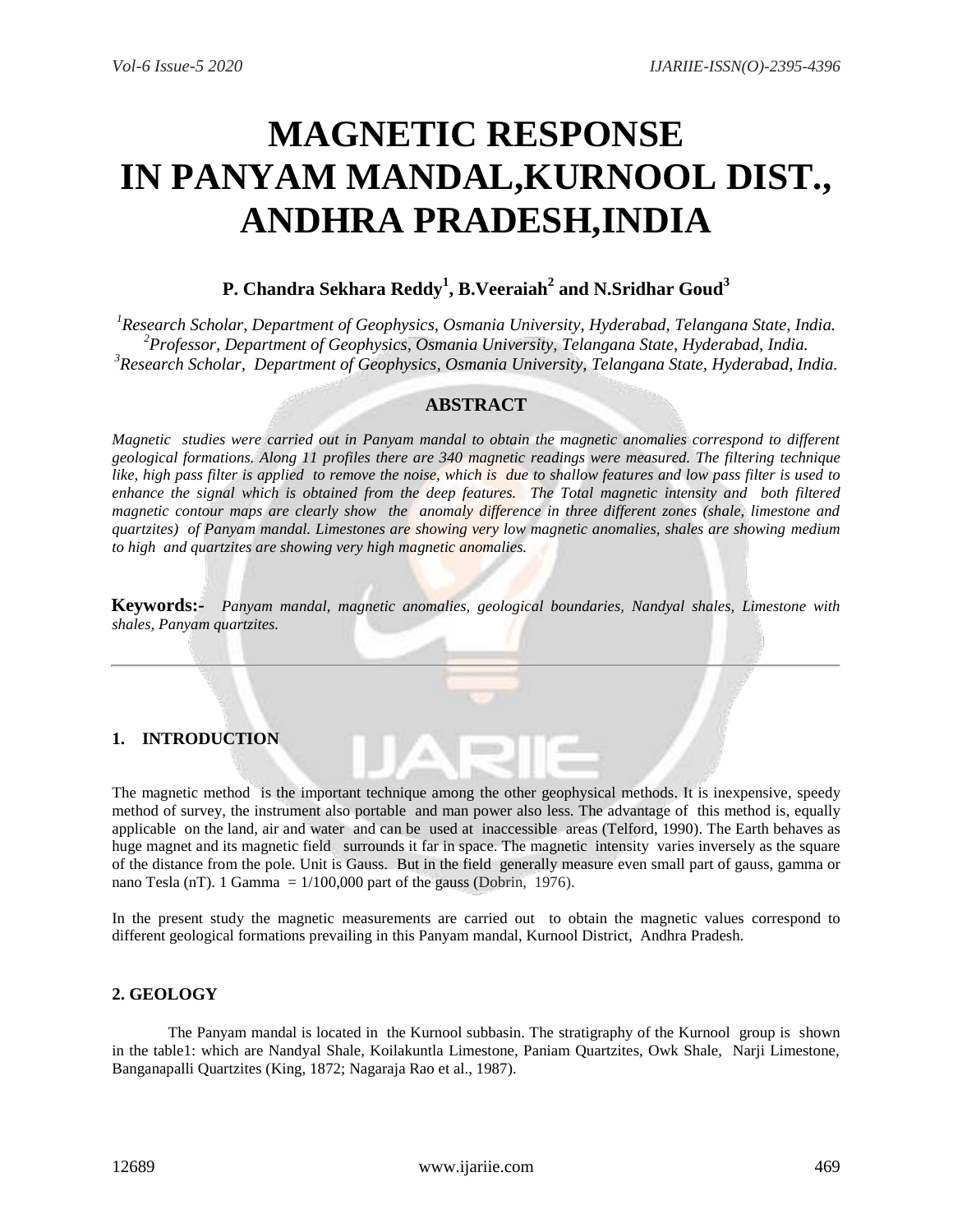

**Table-1** Stratigraphy of the Kurnool Subbasin (after Nagaraja Rao et al., 1987)

Geologically this Panyam region is surrounded by three different formations from south to north, which can be seen clearly in the Fig.1. The line separating the two formations considered as boundary line and it has drawn in the geology map as BL-1 and BL-2.



**Fig-1.** Geological map of the Panyam mandal along boundary lines BL-1 and BL-2. (after GSI, 2005)

**3** 

Magnetic readings were obtained using Proton Precession Magnetometer long 11 profiles in the study area. There are 340 measurements with station interval of 200 m were carried out and covered about 80 km<sup>2</sup>. Diurnal correction has been done for the magnetic readings.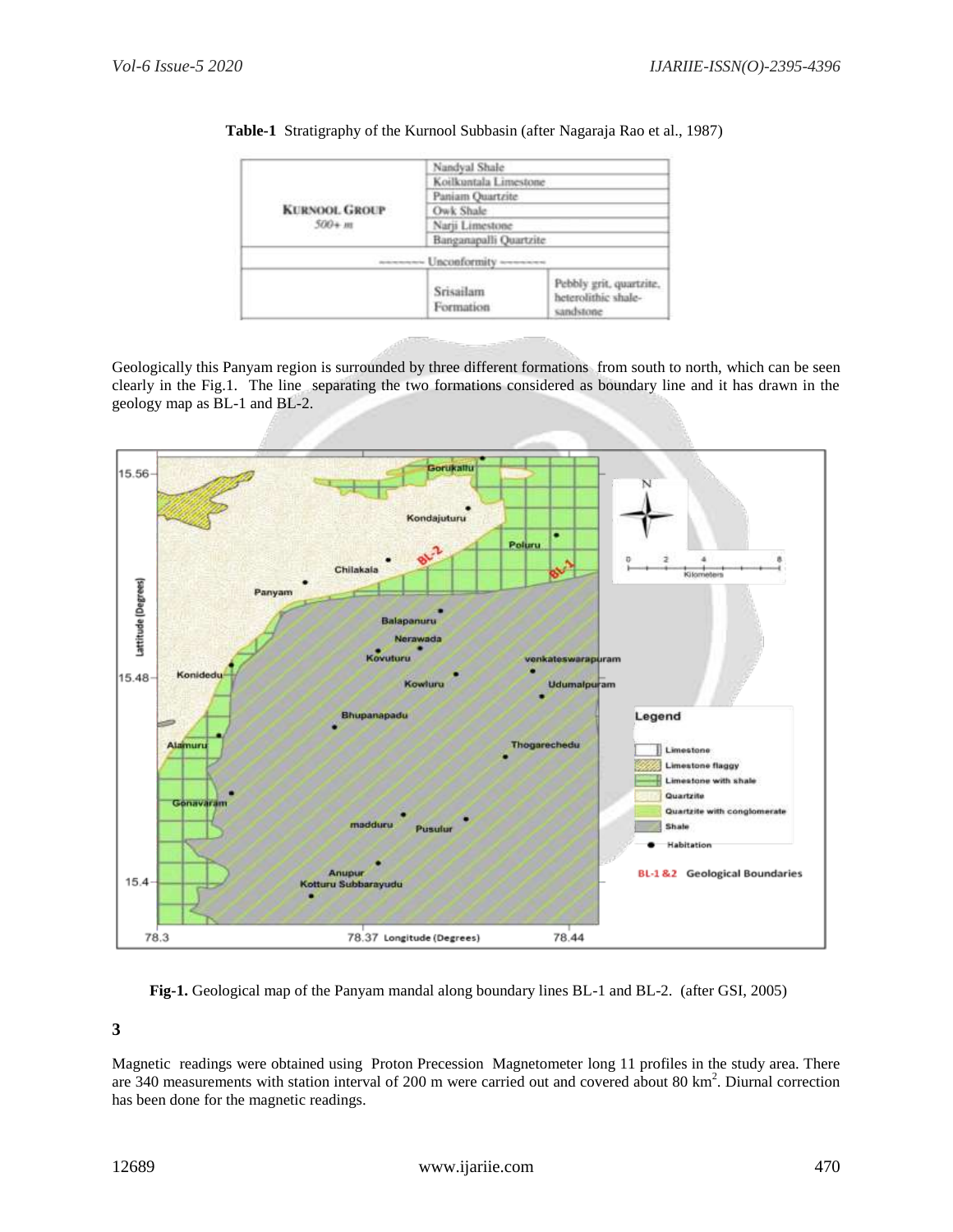#### **3.1 Total Magnetic Intensity Contour Map**

The Total magnetic Intensity contour map (Fig.2) is generated with contour interval of 20 nT. The readings are range from 42248 nT to 42500 nT. Magnetic profiles are overlaid on this image. The geologocal boundary lines BL-1 and BL-2 (based on Fig.1) were drawn on the Fig.2. Except at few areas, the total area shows high magnetic values below the boundary line BL-1. Above the BL-2 the high values are identified. Between BL-1 and BL-2, low to high values are observed.



**Fig-2.** Total Magnetic Intensity contour map of the Panyam mandal along with magnetic profiles.

#### **3.2 Filtering Technique**

In the field, very often the shallow bodies create noise, which leads to difficult to identify the actual signals of target body from the deeper depths. To remove the noise and to pickup the signal the filtering technique is applied to the field data. The high pass filter is used to eliminate the noise, which is the anomalies of high frequencies or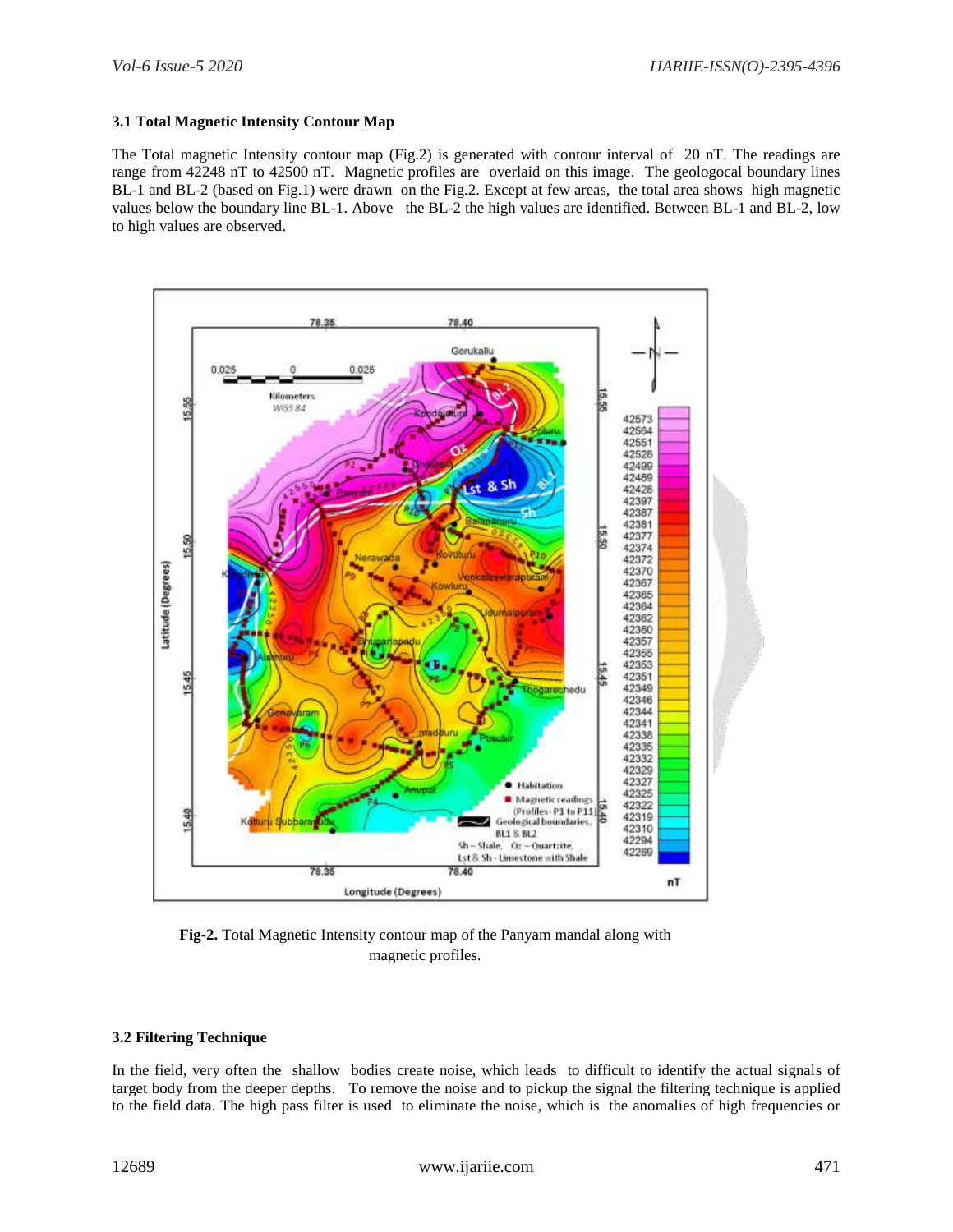short wavelengths obtained from the shallow features at the time of data acquisition. The low pass filter is used to retain and emphasize the signal, which is the anomalies of low frequencies or long wavelengths obtained from the deeper structures (Cooper,2004; Oruc et al., 2008). In this present study using Oasis Montaj software (Geosoft, 2010), generated power spectrum (Dean, 1958; spector and Bhattacharyya,1966) and calculated the cut-off frequency for both the filter techniques.

#### 3.2.1 High pass Filtered Magnetic Contour Map

Using this high pass filter, cut-off frequency 0.02701 cycles/m to magnetic data and generated contour image shown in Fi.3. The filtered magnetic filed is ranging from -20 nT to 30 nT. It is clearly seen in this map that the number of high and low magnetic anomalies with small closures, which it self indicate the noise. Geological boundary lines are shown in this map.



**Fig- 3** High pass filter magnetic anomaly contour map of the Panuam mandal.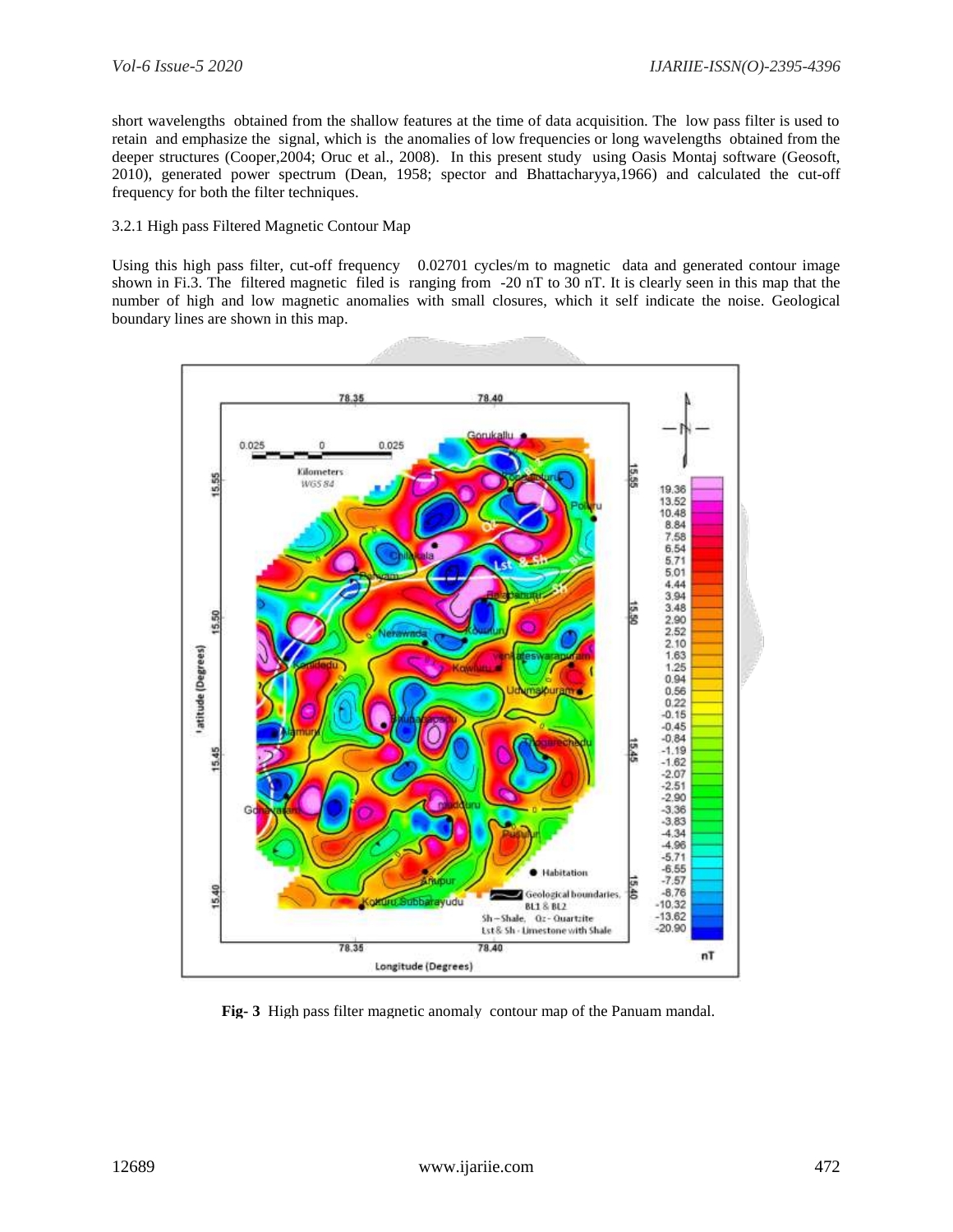#### 3.2.2 Low Pass Filtered Magnetic Contour Map

The low pass filter, cut-off frequency 0.02701 cycles/m, is applied to magnetic data and generated contour image, with contour interval of 20 nT, shown in Fig.4. The filtered magnetic filed is ranging from 42264 nT to 42410 nT. Geological boundary lines are shown in this map.

Same as in the Fig.2, in this Fig.4 also, low to high magnetic values are observed below the boundary line BL-1 and very high values can be seen above the BL-2. Between BL-1 and BL-2, low to high values are observed.



**Fig-4** Low pass filter magnetic anomaly contour map of the Panyam mandal.